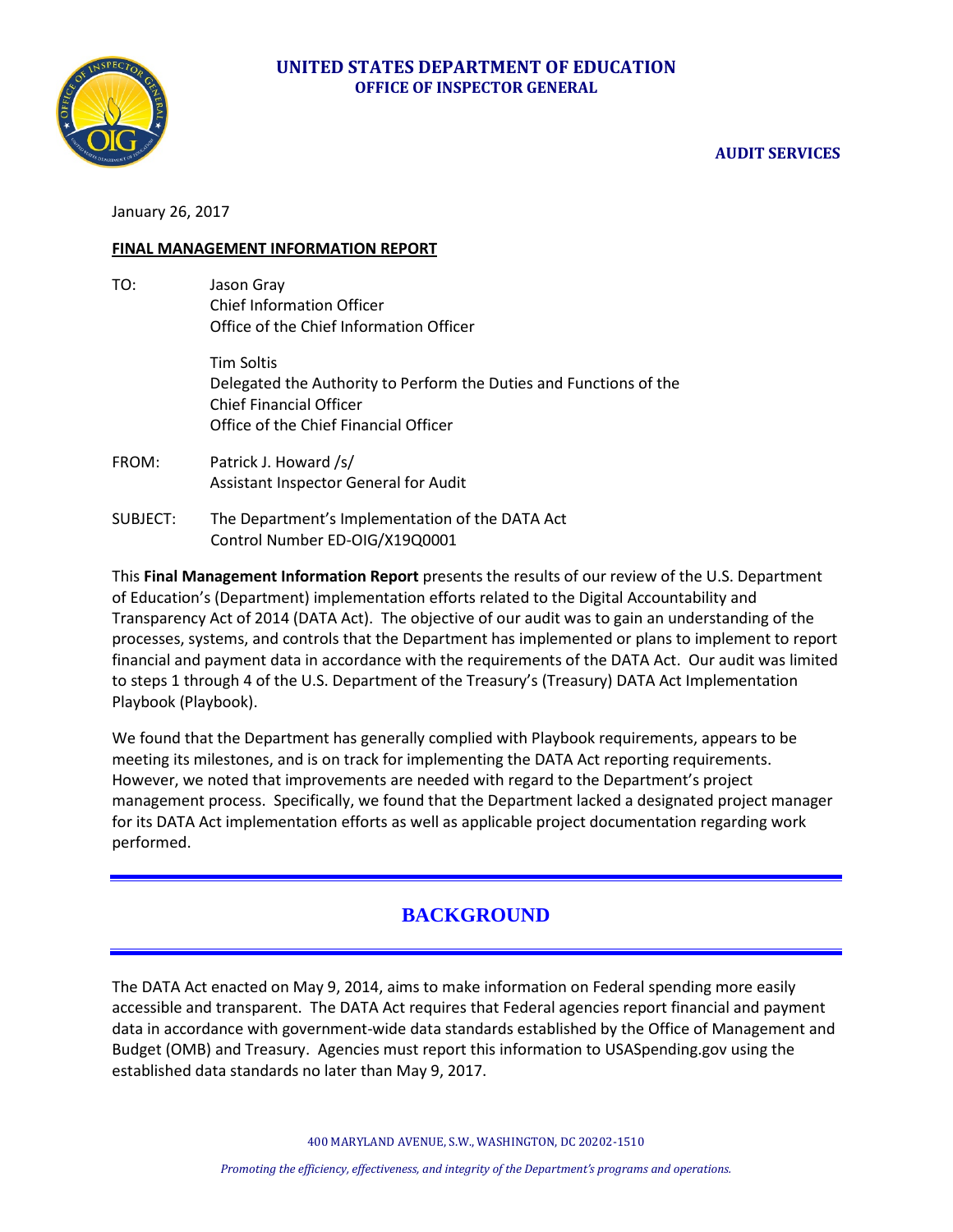$\overline{a}$ 

On May 8, 2015, OMB and Treasury issued guidance to Federal agencies on the reporting requirements of the DATA Act. In June 2015, Treasury's DATA Act Program Management Office published the Playbook to assist agencies in meeting their reporting requirements under the DATA Act. The Playbook outlined an 8-step plan that provided suggested steps that agencies could use as they developed their methodology for DATA Act implementation. Table [1](#page-1-0) below summarizes the steps in the Playbook.<sup>1</sup>

|  | Table 1: Agency 8-Step Plan |  |  |
|--|-----------------------------|--|--|
|--|-----------------------------|--|--|

|    | <b>Step</b>                                  | <b>Description</b>                                                                                                                                                                                                 |
|----|----------------------------------------------|--------------------------------------------------------------------------------------------------------------------------------------------------------------------------------------------------------------------|
| 1) | <b>Organize Team</b>                         | Create a DATA Act work group that includes impacted business areas<br>(e.g., information technology, procurement, accounting, etc.) and<br>identify a senior accountable official (SAO) who is responsible for the |
|    |                                              | agency's implementation of the DATA Act.                                                                                                                                                                           |
| 2) | <b>Review Elements</b>                       | Review the DATA Act elements (including the standardized                                                                                                                                                           |
|    |                                              | definitions) and determine how they relate to the agency's business<br>operations, information technology systems, and organization.                                                                               |
| 3) | <b>Inventory Data</b>                        | Create an inventory of data and associated business processes,                                                                                                                                                     |
|    |                                              | and identify appropriate source systems to extract needed data<br>and understand gaps.                                                                                                                             |
| 4) | Design and                                   | Plan changes to systems and business processes (e.g., link data                                                                                                                                                    |
|    | <b>Strategize</b>                            | contained in financial and management systems via an Award ID)                                                                                                                                                     |
|    |                                              | and develop an implementation plan that includes addressing gaps                                                                                                                                                   |
| 5) |                                              | in agency data.                                                                                                                                                                                                    |
|    | <b>Prepare Data for</b><br>Submission to the | Review the DATA Act schema; extract data from source systems; map<br>agency data to the DATA Act schema; and implement system                                                                                      |
|    | <b>Broker</b>                                | changes as needed to collect and link data.                                                                                                                                                                        |
| 6) | <b>Test Broker</b>                           | Test Broker implementation outputs and ensure the data are valid.                                                                                                                                                  |
|    | Implementation                               |                                                                                                                                                                                                                    |
| 7) | <b>Update Systems</b>                        | Update the information and systems as needed (e.g., establish                                                                                                                                                      |
|    |                                              | linkages between program and financial data, and capture any new                                                                                                                                                   |
|    |                                              | data).                                                                                                                                                                                                             |
| 8) | <b>Submit Data</b>                           | Submit required data to the Treasury for posting on                                                                                                                                                                |
|    |                                              | USASpending.gov or a successor system.                                                                                                                                                                             |

The DATA Act requires agency oversight by the Office of Inspector General (OIG). The DATA Act requires OIGs to provide a report to Congress on spending data completeness, timeliness, quality, and accuracy no later than November 2016. However, agencies are not required to report spending data until May 2017. To address this reporting data anomaly, Inspectors General plan to provide Congress with their first required reports in November 2017, a 1-year delay from the statutory due date. Although the Council of the Inspectors General on Integrity and Efficiency (CIGIE) determined the best course of action was to delay the reports, it encouraged OIGs to undertake DATA Act "readiness reviews" well in advance of the revised due date which would allow OIGs to engage in oversight during the

<span id="page-1-0"></span> $1$  The Playbook was updated in June 2016. All Playbook citations within this report are from the 2016 version. No significant revisions to the citations were noted from the previous version.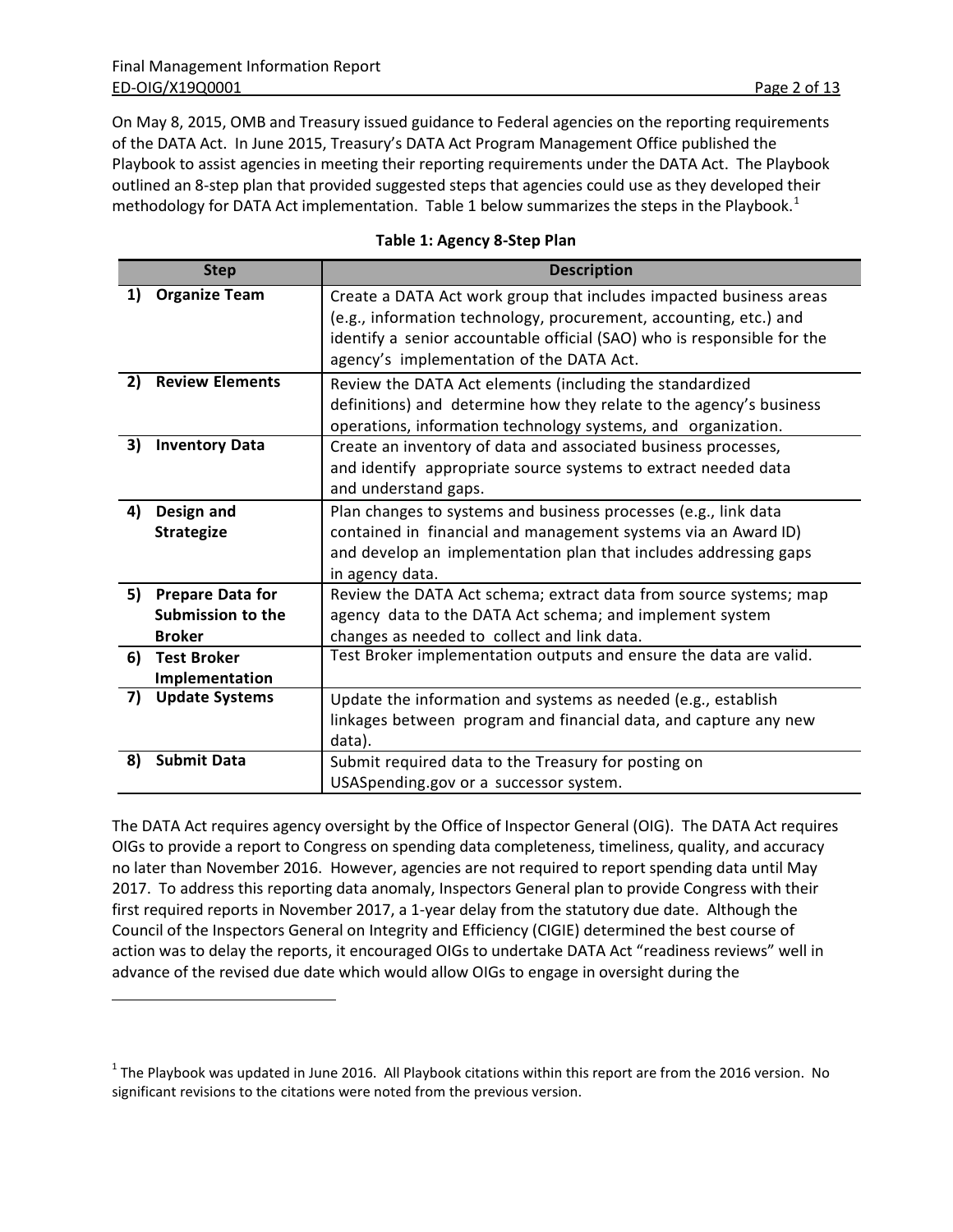implementation process. On December 22, 2015, CIGIE's chair issued a letter memorializing the strategy for dealing with the reporting date issue and communicated it to the Senate Committee on Homeland Security and Government Affairs and the House Committee on Oversight and Government Reform.

# **OBSERVATIONS AND SUGGESTIONS**

We found that the Department has generally complied with Playbook requirements and appears to be meeting its milestones. We did not find any evidence to indicate that the Department is not on track for implementing the DATA Act reporting requirements by the May 2017 deadline. However, we noted that improvements are needed with regard to the Department's project management process. Specifically, we found that the Department lacked a designated project manager for its DATA Act implementation efforts, as well as applicable project documentation regarding work performed. While it appears that the Department is currently on track to implement DATA Act requirements, these weaknesses may increase the risk of erroneous decision-making and future implementation delays.

In its response to the draft report, the Department agreed with the suggestion to strengthen project management over the DATA Act implementation efforts and noted related actions it has taken. The Department's comments are summarized below. We did not make any changes to the observations and suggestions as a result of the comments. The full text of the Department's response is included as Attachment 2 to this report.

### **Section 1 – The Department Has Generally Complied With DATA Act Playbook Requirements**

We found that the Department generally complied with steps 1 through 4 of the Playbook.<sup>[2](#page-2-0)</sup> The results of our review are detailed below.

### **Step 1: Organize Team**

 $\overline{a}$ 

The Playbook states that the goal of Step 1 is to organize the implementation team. Agencies are required to identify a SAO who is responsible for the agency's implementation of the DATA Act. The agency will also create a DATA Act workgroup that includes members from across the organization and should include subject matter experts with strong experience in designing and creating the infrastructure of agency business and information technology solutions. According to the Playbook, during this step, agencies can next determine key implementation milestones, along with a workgroup governance structure and roles and responsibilities of people and offices within the agency.

<span id="page-2-0"></span> $2$  We did not evaluate the Department's efforts to address Steps 5-8 of the Playbook because components of these steps were not scheduled to be fully addressed until after our fieldwork completion date.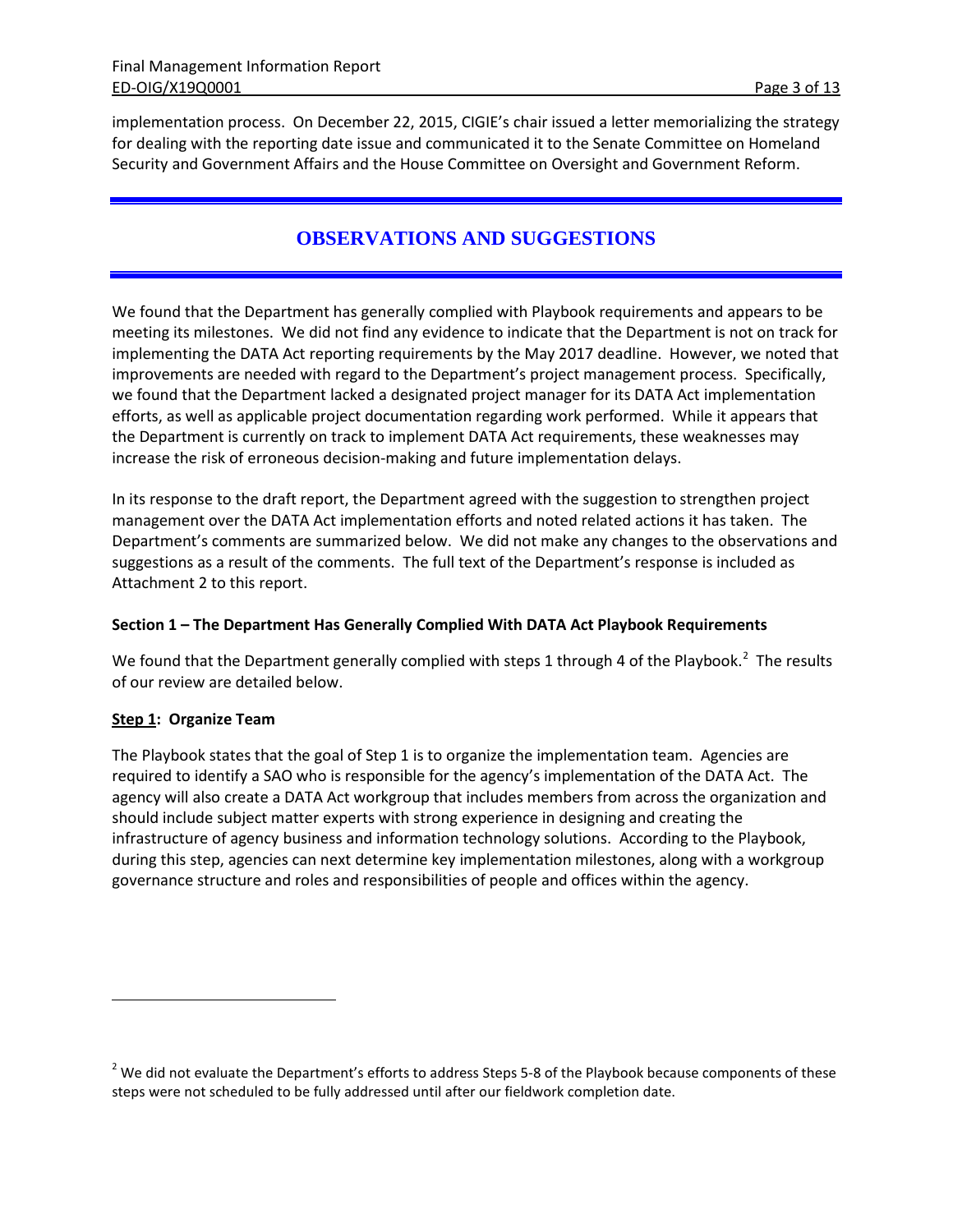#### *Governance Structure*

We found that the Department created and documented a governance structure but it does not include all key parties involved in implementation. The Department's DATA Act governance structure was formally documented in the Department's *DATA Act of 2014 Implementation Plan* (Implementation Plan), dated September 14, 2015. The governance structure, which was updated in April 2016 and August 2016, identifies the SAO/DATA Act Chair (the Department's Chief Information Officer), the DATA Act Co-Chair (the Department's Acting Chief Financial Officer), the DATA Act Coordinator, and senior advisors within the Department. The governance structure also identifies key stakeholders from the Department's lines of business that serve as subject matter experts for the implementation.

The DATA Act Co-Chair noted that the Office of the Chief Financial Officer (OCFO) led the first phase (Phase 1) of implementation and was primarily responsible for setting up the governance structure, setting up meetings, and coordinating responses between OMB and Treasury and Department stakeholders concerning the data elements and data inventory. A staff person within OCFO was named the DATA Act Coordinator and was placed in charge of this phase. He stated that the Office of the Chief Information Officer (OCIO) is leading the second phase (Phase 2), which consists of technical implementation and compliance with DATA Act requirements. The OCIO team (Technical Team) working on the DATA Act technical implementation is led by the OCIO Functional Applications Team Supervisor with oversight provided by OCIO's Financial System Services Director. OCIO has procured the services of a contractor to assist with implementation. The contractor's work includes reviewing data elements and participating in data definitions standardization, performing an inventory of agency data, designing and developing data files, and maintaining the project plan.

We found that the OCIO Technical Team, which the Department notes is performing much of the implementation, does not appear on the governance structure in either the initial Implementation Plan or the updated version submitted to OMB in August 2016. The DATA Act Coordinator and the Financial System Services Director both acknowledged that OCIO staff have been involved since the beginning of implementation and should appear on the governance structure. When asked why the structure had not been properly updated in August 2016, the DATA Act Coordinator stated he did not have the authority to make the change. The DATA Act Co-Chair stated that the governance structure was really more related to Phase 1, which is why the OCIO team is not on it.

Following the exit conference, the Department provided an updated governance structure dated October 18, 2016, that included the OCIO Technical Team.

### *Senior Accountable Official*

The SAO is responsible for closely overseeing the governance and progress of his or her agency's DATA Act implementation. Since the start of implementation in March 2015, the Department has had four different individuals that have served as the SAO. The original SAO, who was the Department's Chief Information Officer (CIO), retired on February 29, 2016. The Deputy CIO served as the Acting SAO until April 30, 2016 when he left the Department. The Acting CIO subsequently served as the Acting SAO until the end of May 2016 when a new CIO was hired and formally assigned as the SAO.

The OCIO's Financial System Services Director stated that he had attended DATA Act-related meetings that the SAO would have attended during transition periods and when the Acting SAOs were unavailable. We note that during the transitions, the Department did not have representation in two of the three SAO conference calls held by OMB and Treasury. These calls included updates to agencies on topics including policy guidance, reporting architecture, and testing.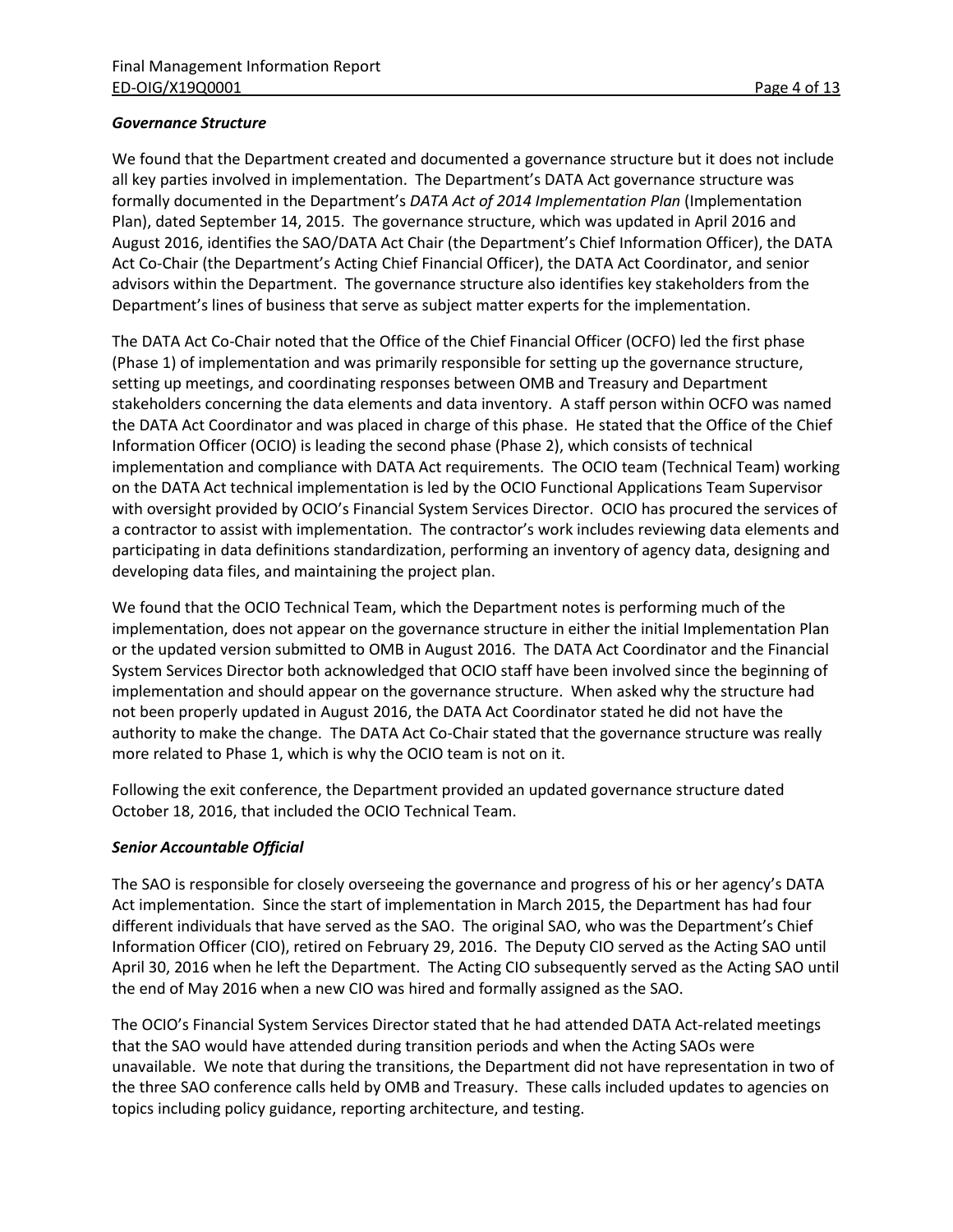### *Work Group*

The Department identified seven lines of business (grants, procurement, financial, budget, loans, travel, payroll) that would be impacted by the DATA Act and identified staff that appeared to have the appropriate subject matter expertise from each applicable area. The Department held a briefing for the lines of business team leads on their roles and responsibilities in April 2015. Of the seven lines of business, six have leads identified that have remained in their position since the start of implementation and all six noted that they have been involved in implementation work. In one line of business the Department identified a new lead after the original lead retired. According to the new lead, she was not aware that she had been assigned to the position, but that she would be the appropriate contact. Department officials noted that this line of business played a lesser role in implementation. The DATA Act Coordinator said that he thought they had reached out to the lead but noted it is possible she had not been informed.

The DATA Act Co-Chair noted that the working group is not a formal set of people holding regular meetings, as the DATA Act is moving very slowly as a result of Treasury working to get consensus on things throughout the Federal government and that many other agencies are having more trouble implementing the requirements than the Department. As a result, there is not a lot for the group to meet about.

### **Step 2: Review List of Elements and Participate in DATA Standardization Process**

The goals of this step are to review the data elements and participate in the data element standardization process. The SAO and workgroup review the list of DATA Act elements, including the standardized definitions, and make sure they clearly understand how the elements are defined and if and how they are related to the agency's business operations, information technology systems, and organization. The SAO should also ensure the workgroup participates in data standardization via the appropriate advisory groups/Federal communities.

### *Data Elements Review and Standardization*

 $\overline{a}$ 

We determined that the Department reviewed the data elements and participated in the data element standardization process. The Department developed a spreadsheet that lists the required data elements and the status of relevant white papers.<sup>[3](#page-4-0)</sup> The process was initially facilitated by the DATA Act Coordinator, who communicated with OMB and Treasury and sent out information to stakeholders within the Department. Our review of the spreadsheet, applicable correspondence on the Department's DATA Act SharePoint site, as well as discussions with the lines of business leads provided evidence that the DATA Act workgroup reviewed the data elements and white papers. The OCIO Technical Team also noted its review of the data elements and stated it held biweekly meetings that included participants from throughout the Department. Further, as part of its work on the Department's implementation of the DATA Act, the DATA Act contractor developed a Systems Requirement Specification document that outlined the data elements and definitions, which was reviewed and approved by the OCIO Technical Team. Lastly, we found that the Department assigned employees, including several members of the

<span id="page-4-0"></span> $3$  The white papers, prepared by OMB and Treasury with input from agencies, lay forth the standardized definitions.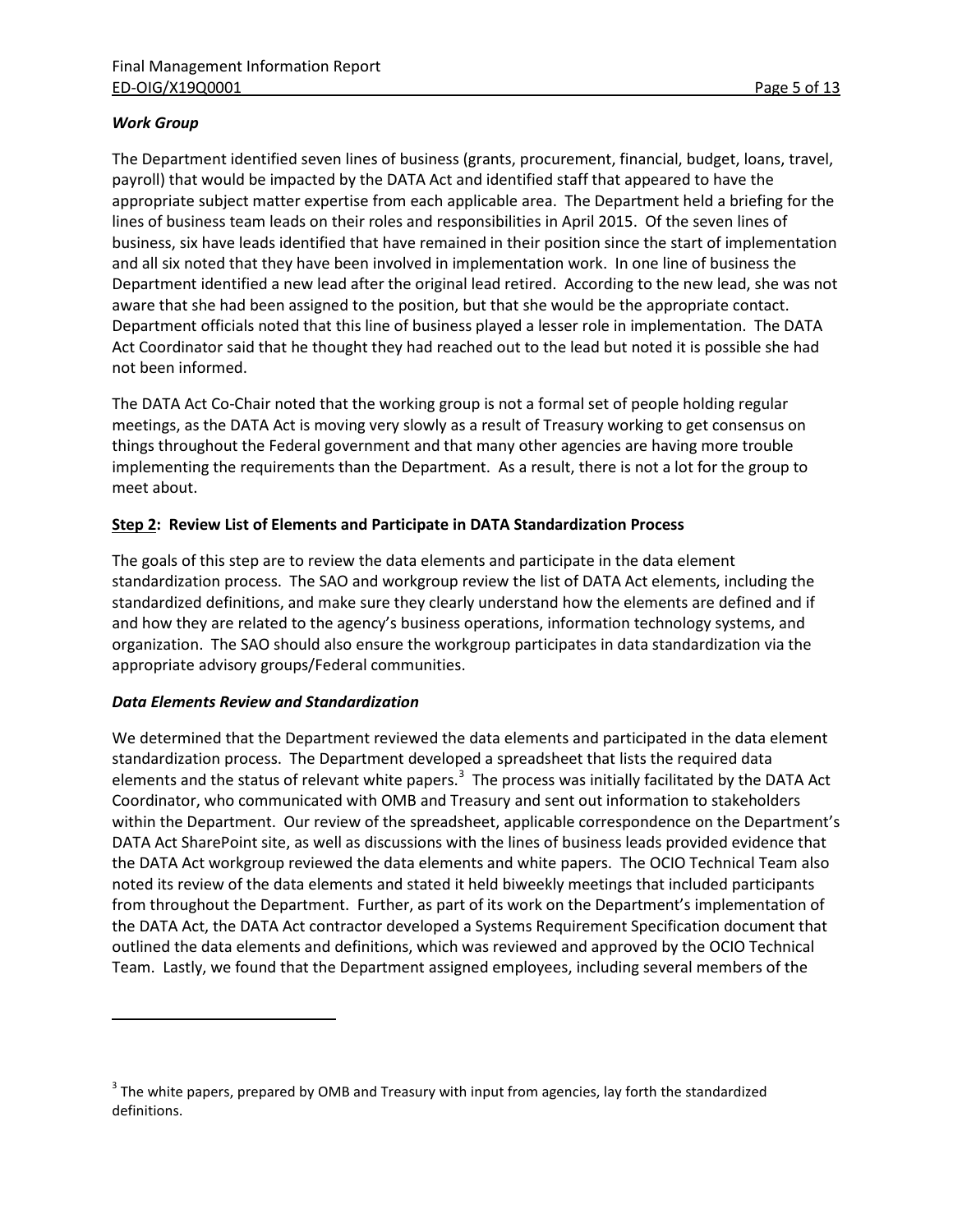DATA Act workgroup, to each of the nine advisory groups listed in the Government-wide DATA Act governance structure.

#### **Step 3: Perform Inventory of Agency Data and Associated Business Processes**

After review of the data elements, the SAO and agency workgroup create an inventory of agency data and associated business processes. The SAO and workgroup trace how data elements are used across agency business processes, systems, and applications to identify the appropriate source system to extract the needed data and understand gaps (for example data that is not captured or is difficult to extract). The workgroup inventories how its elements, sources, and processes fit together. Agencies determine where there are gaps in the data that are collected.

#### *Data Inventory*

We found that the Department performed an inventory of its data. The DATA Act Coordinator facilitated an initial review with the lines of business leads, which provided input on source systems for the data elements. The OCIO Technical Team created a spreadsheet to identify where the required data would be extracted from and identified gaps. The OCIO Technical Team informed us of two identified gaps that were resolved by the team.

We found that the Department has been in communication with OMB and Treasury during its data element review and data inventory work. The Department has participated in meetings with OMB and Treasury and has provided feedback concerning data elements, which have been published on OMB's Max.gov website.

#### **Step 4: Design and Strategize**

The two main goals of this step are capturing an Award ID to link financial data to agency management systems and developing a comprehensive implementation plan, including solutions for addressing gaps in agency data.

### *System Design*

The Department has identified mapping locations of Award ID linkages for financial assistance and procurement transactions. The Department's work focuses on four files, (A) Appropriations Account, (B) Object Class and Program Activity, (C) Award Financial, and (D2) Award and Awardee Attributes, Financial Assistance. The DATA Act contractor created a System Design Document (SDD) that describes how the requirements of the DATA Act are transformed into more technical system design specifications from which the system will be built. This document identifies the source information from which Files A, B, and C, which use the Department's systems, will be generated. The SDD notes that no system changes will be made to the Department's G5 and Contracting and Purchasing Support System (CPSS) and CPSSII systems.

#### *Implementation Plans*

The Department submitted its Implementation Plan in September 2015, and submitted an updated plan in August 2016, as required by OMB. We found that the plans contained the required information requested from OMB/Treasury. The Implementation Plans provided a timeline of milestones, estimate of costs to implement milestones, a detailed implementation narrative, and a detailed project plan.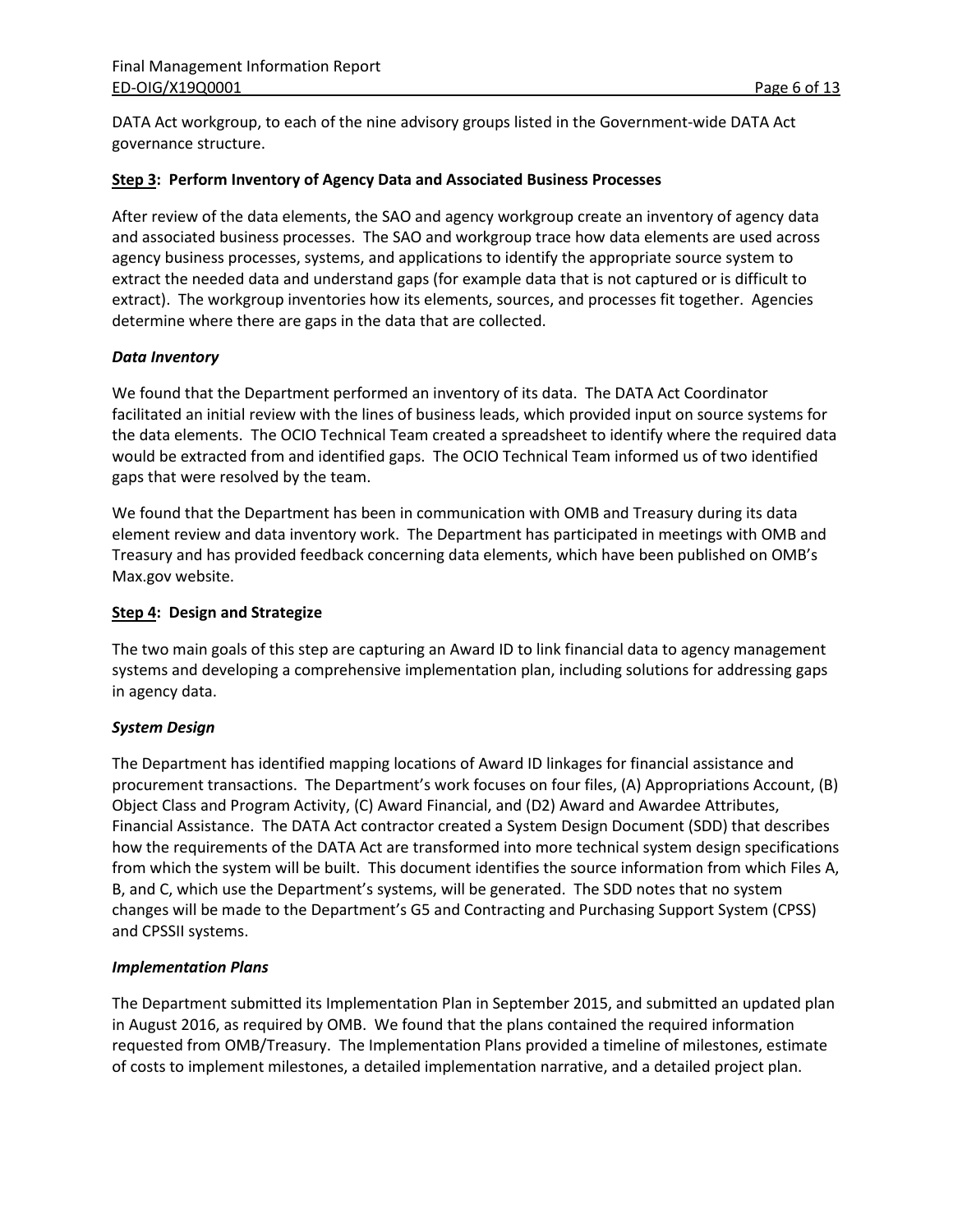The Department initially tracked its progress on its SharePoint site, but when the OCIO Technical Team began its work, the Department used a project plan maintained by the DATA Act contractor. The project plan sets start and finish milestone dates based on OMB and Treasury deadlines and includes deliverables and intermediate steps. The project plan is updated to reflect the progress that has been made on each item and is reviewed by the OCIO Technical Team lead. Our review of the timeline of milestones and project plan indicates the Department is meeting its planned dates. Department officials noted that meeting DATA Act requirements is like trying to hit a moving target. Every time OMB and Treasury meet with agencies for feedback, things are changed. The DATA Act Co-Chair noted that costs have increased as a result of changing requirements. Some of the Department's initial milestones have been set back by up to 6 months.<sup>[4](#page-6-0)</sup>

The OCIO Technical Team lead stated that he holds biweekly meetings with individuals across the Department to update them on the status of the implementation. The DATA Act Coordinator stated he holds update sessions with Department leadership and other staff to facilitate collaboration and distributes updates from OMB and Treasury.

As part of its initial Implementation Plan submission, the Department provided cost projections for each step in the implementation process. The Department noted that it did not receive any additional funding for the implementation and would therefore focus on a strict compliance-only strategy for the short-term. Long-term efforts would require additional funding and would include improved data analytic capacity.

#### **Section 2 – Improvements Are Needed in the Department's Overall Project Management**

We found weaknesses in the Department's overall project management that could impact successful implementation of DATA Act requirements. Specifically, we found that the Department lacked a designated project manager until recently and did not have adequate documentation regarding the work performed. While it appears that the Department is currently on track to implement DATA Act requirements, these weaknesses may increase the risk of future delays in implementation or erroneous decisions.

### *Designation of Project Manager*

 $\overline{a}$ 

We found that the Department did not assign an overall project manager to manage and coordinate the DATA Act implementation until recently. As noted above, the Department identified the SAO, the DATA Act Co-Chair, the DATA Act Coordinator, and senior advisors within the Department as part of the governance structure in its Implementation Plan. However, we noted that none of these positions included the same roles and responsibilities as a project manager. The DATA Act implementation consists of staff from multiple principal offices; however the project lacked a main point of contact for overall coordination, reporting, and accountability. This led to confusion between DATA Act staff in OCFO and OCIO over who was serving as a project manager. While officials in OCIO noted the DATA Act Coordinator would be considered the project manager, OCFO officials and the DATA Act Coordinator strongly disagreed and stated that his role was to primarily facilitate communication within the

<span id="page-6-0"></span> $4$  The overall production implementation date in the Department's July 2016 project implementation plan has been changed from September 2016 to February 2017, but is still ahead of the required reporting date of May 2017.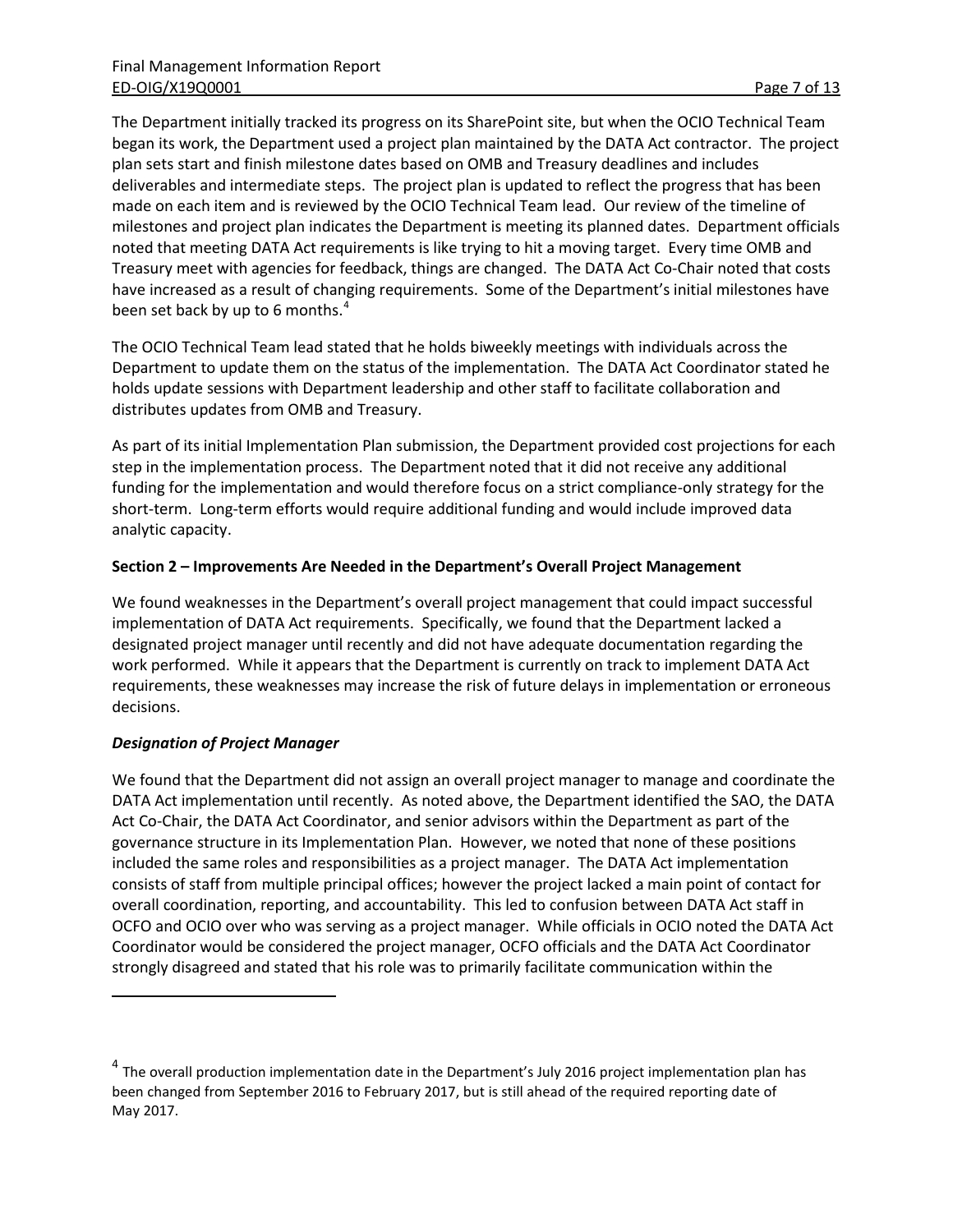Department and with OMB and Treasury. Since the OCIO Technical Team lead plays a key role in implementation, we asked if he was the project manager. He stated he was not, but stated he would be the person that should be held accountable in the event the data files did not meet requirements since OCIO and its contractor did the "meat" of the work. He did not know who would be held responsible for anything else since there really was not a formal structure.

The DATA Act Co-Chair noted that a project manager was not needed because OMB/Treasury determined the requirements and the Department was responding to their directives. He described the implementation as being a series of subprojects and that the Department is just reacting to requirements set by Treasury. He added that there is a project manager in Treasury since they are running the implementation and that you do not project manage unless you are in charge of the project. He said that ultimately this has been project-managed and the end result of timely implementation will prove that it was. When asked about accountability over implementation efforts, he noted that the OCIO team lead reported to the CIO.

The Project Management Institute's A Guide to the Project Management Body of Knowledge (PMBOK Guide), Fifth Edition, 2013, is a recognized industry standard for project management best practices. The PMBOK Guide, Section 1.7, notes that the project manager is the person assigned by the performing organization to lead the team that is responsible for achieving the project objectives. The role of the project manager is distinct from a functional manager or operations manager, as the functional manager is typically focused on providing management oversight for a functional or business unit and operations managers are responsible for ensuring that business operations are efficient. Section 1.3 notes that managing a project typically includes identifying requirements; addressing the various needs, concerns, and expectations of the stakeholders as the project is planned and carried out; and balancing the competing project constraints.

During the exit conference on October 20, 2016, the OCIO Financial System Services Director stated that OCIO had assigned a project manager for the DATA Act implementation within the previous 2 weeks. According to the official, the assigned individual is a certified project manager. He noted the project manager is working with the lead on the OCIO Technical Team and the DATA Act Coordinator. When we asked the project manager what his roles and responsibilities entailed following the exit conference, he responded that he attends bi-weekly project meetings, ensures the meeting agenda is prepared, and ensures meeting notes are captured and distributed to attendees. This suggests that he may not have adequate responsibility or authority to fulfill the responsibilities of a project manager.

Without a designated project manager with full authority, the Department puts itself at risk of not having someone that is formally assigned the appropriate level of responsibility to ensure that the Department implements the DATA Act in accordance with requirements. Concern in this area is heightened by the turnover in the SAO position in the last several months, as noted in Section 1.

#### *Maintenance of Project Documentation*

We found that the Department was unable to provide documentation related to implementation activities, to include minutes and agendas of working group meetings, and key decisions made during the DATA Act implementation. The Department provided deliverables prepared by the contractor and other documentation that showed the end result of work performed, including a data element spreadsheet that identified mapping locations and a project timeline that listed steps, milestone dates, and completion status. However, the Department was unable to provide documentation noting who was involved in the decision-making or write-ups of key meetings.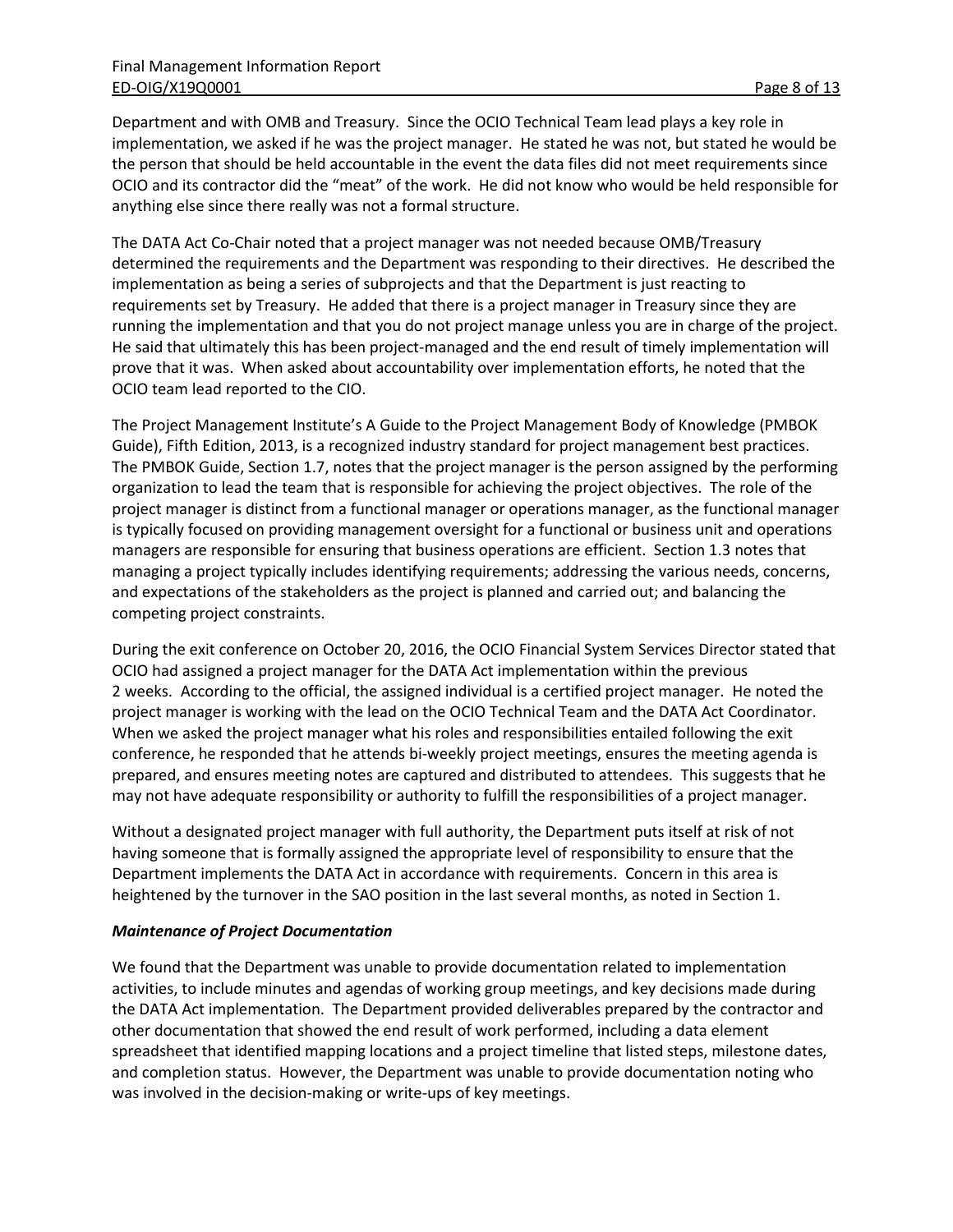We requested documentation to support implementation activities, including meeting agendas and minutes. Documentation provided was primarily deliverables prepared by the DATA Act contractor that we obtained from the Contracting Officer. The DATA Act Coordinator provided some meeting agendas from meetings occurring during the initial stages of implementation (Phase 1), however no formal minutes were kept and no attendee lists were provided. The agendas included four meetings with the SAO between September 2015 and March 2016, one meeting with OCFO in February 2015, and one with OCIO in August 2015. He indicated that he had set up a SharePoint site that was originally intended as a way for everyone to communicate with one another. We reviewed the site and noted very limited use by anyone other than the DATA Act Coordinator. He agreed that it was not used as expected.

Additionally, the OCIO Technical Team lead was unable to provide any meeting invitations, agendas, or meeting minutes for the biweekly meetings he indicated he was holding. As a result, we were unable to determine what was discussed and whether appropriate individuals were providing input, to include discussions surrounding data element review, data inventory, and system design. When asked who attended the meetings, the Technical Team lead provided a listing of people he normally invited to the meetings. He stated he normally invited about 32 people and about 10-12 of those regularly attended. He added that he invited who he thought was needed, including applicable lines of business representatives, and the DATA Act Coordinator would forward the invite to others. He stated his major concern was to make sure the Department was ready to report the data when it was required. There was no real guidance or directive on how to do so. He added that he had not been tracking this as a formal project.

Section 2.1.4 of the PMBOK Guide states that organizational process assets may be updated and added as necessary throughout the process. Organizational process assets include any artifact, practice, or knowledge from any or all of the organizations involved in the project that can be used to perform or govern the project. Section 10.2.3.4 notes that this includes project reports that describe project status and include issue logs, project presentations, feedback from stakeholders, and project records including correspondence, memos, meeting minutes and other documents describing the project. This information should, to the extent possible and appropriate, be maintained in an organized manner.

While we were able to determine that implementation steps contained in the Playbook were generally completed (see Section 1), without maintenance of appropriate documentation we were unable to determine what was discussed in key meetings and whether the right people were involved in decisionmaking.

Following the exit conference, the recently named project manager was able to locate a few meeting agendas and related minutes that the Department's DATA Act contractor had been keeping. The project manager noted that since being assigned as project manager he is ensuring meeting agendas are prepared and meeting notes are captured and distributed to meeting attendees.

## **Suggestions**

While we found that the Department has made progress toward implementing DATA Act requirements and appears to be on track to meet the required reporting date, we suggest that the Department continue with its efforts to strengthen project management over DATA Act implementation efforts by ensuring that its newly assigned project manager is assigned the appropriate authority and responsibilities to effectively perform in that role and that he adequately documents project activities.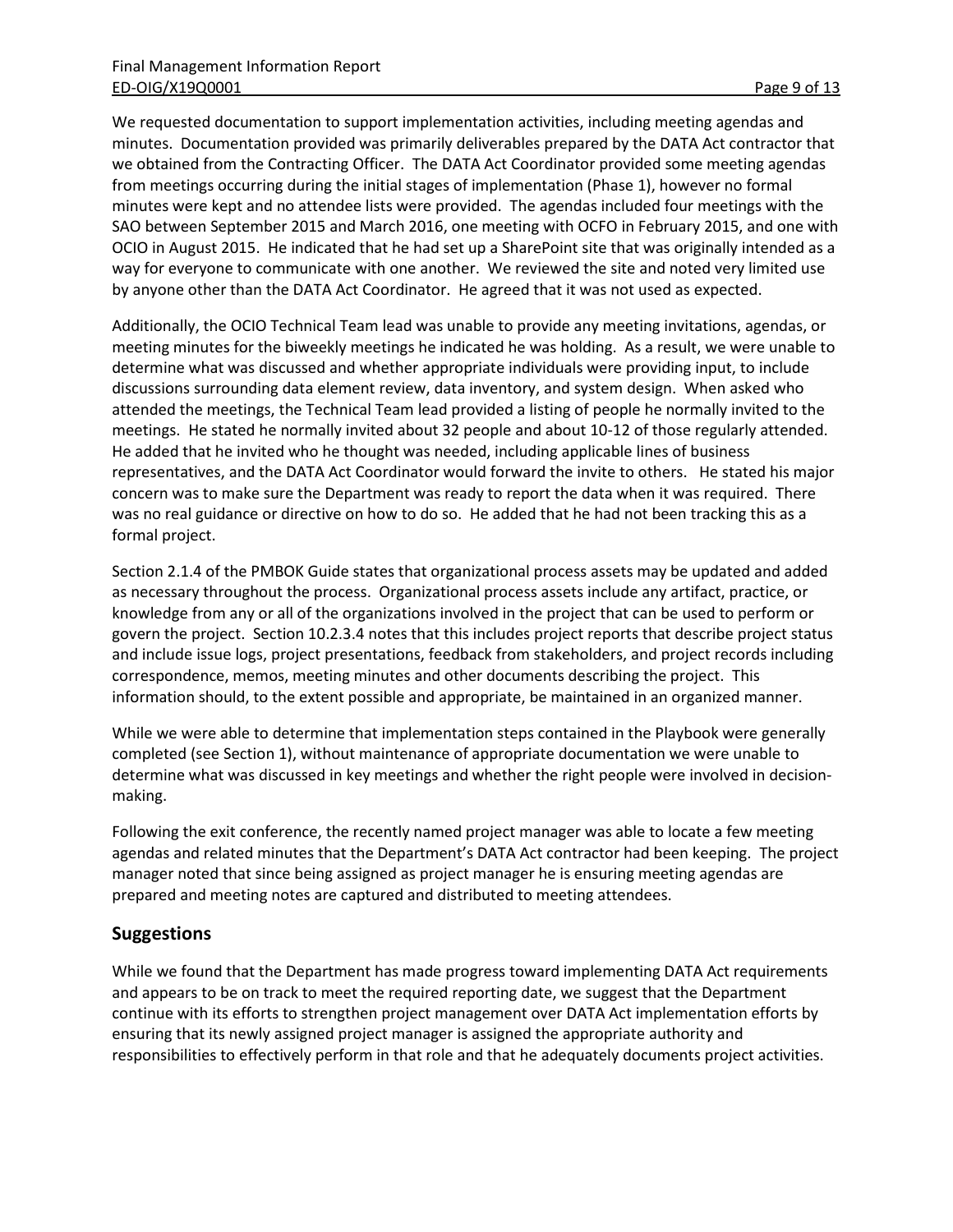## **Department Comments**

In its response to the draft report, the Department agreed with the suggestion to strengthen project management over the DATA Act implementation efforts. It stated that it has assigned a project manager to manage all aspects of the implementation of the DATA Act. It noted that the assigned project manager is certified by the Project Management Institute and is tasked to ensure all milestones are met as scheduled. The Department also stated that the project manager will ensure that all potential risks and corresponding mitigations are monitored and that all project decisions and activities related to the DATA Act implementation are documented.

## **OIG Response**

As a result of the Department's comments, including its agreement to strengthen its project management of DATA Act implementation, we did not make any changes to the observations and suggestions.

# **OBJECTIVE, SCOPE, AND METHODOLOGY**

The objective of our audit was to gain an understanding of the processes, systems, and controls that the Department has implemented or plans to implement to report financial and payment data in accordance with the requirements of the DATA Act. Our review was limited to steps 1 through 4 of the Playbook. We did not evaluate the Department's efforts to address Steps 5-8 of the Playbook because components of these steps were not scheduled to be fully addressed until after our fieldwork completion date.

To accomplish our objective we obtained an understanding of the laws, legislation, directives, and guidance related to the Department's responsibilities to report financial and payment information under the DATA Act. We conducted interviews with the Department's DATA Act working groups responsible for the implementation of the DATA Act, including staff and management in OCFO and OCIO as well as each of the identified lines of business leads. We also reviewed documentation provided by the Department related to its work in organizing its DATA Act implementation working group, reviewing DATA Act elements, identifying Agency data inventories, and designing and strategizing its DATA Act implementation. Specifically, to determine whether the Department organized a DATA Act implementation working group and designed and strategized its DATA Act implementation, we reviewed the Department's DATA Act SharePoint site and OMB's Max.gov website, the Department's DATA Act implementation plans, and contractor prepared weekly status reports and DATA Act System Design Documents. To evaluate the Department's efforts to review DATA Act elements and identify Agency data inventories we reviewed the Department's completed data inventory and a contractor prepared DATA Act System Requirements Specification document. We did not review the accuracy and completeness of the Department's DATA Act elements and data inventories.

We conducted fieldwork at Department offices in Washington, D.C., during the period April 2016 through October 2016. We provided our audit results to Department officials during an exit conference conducted on October 20, 2016.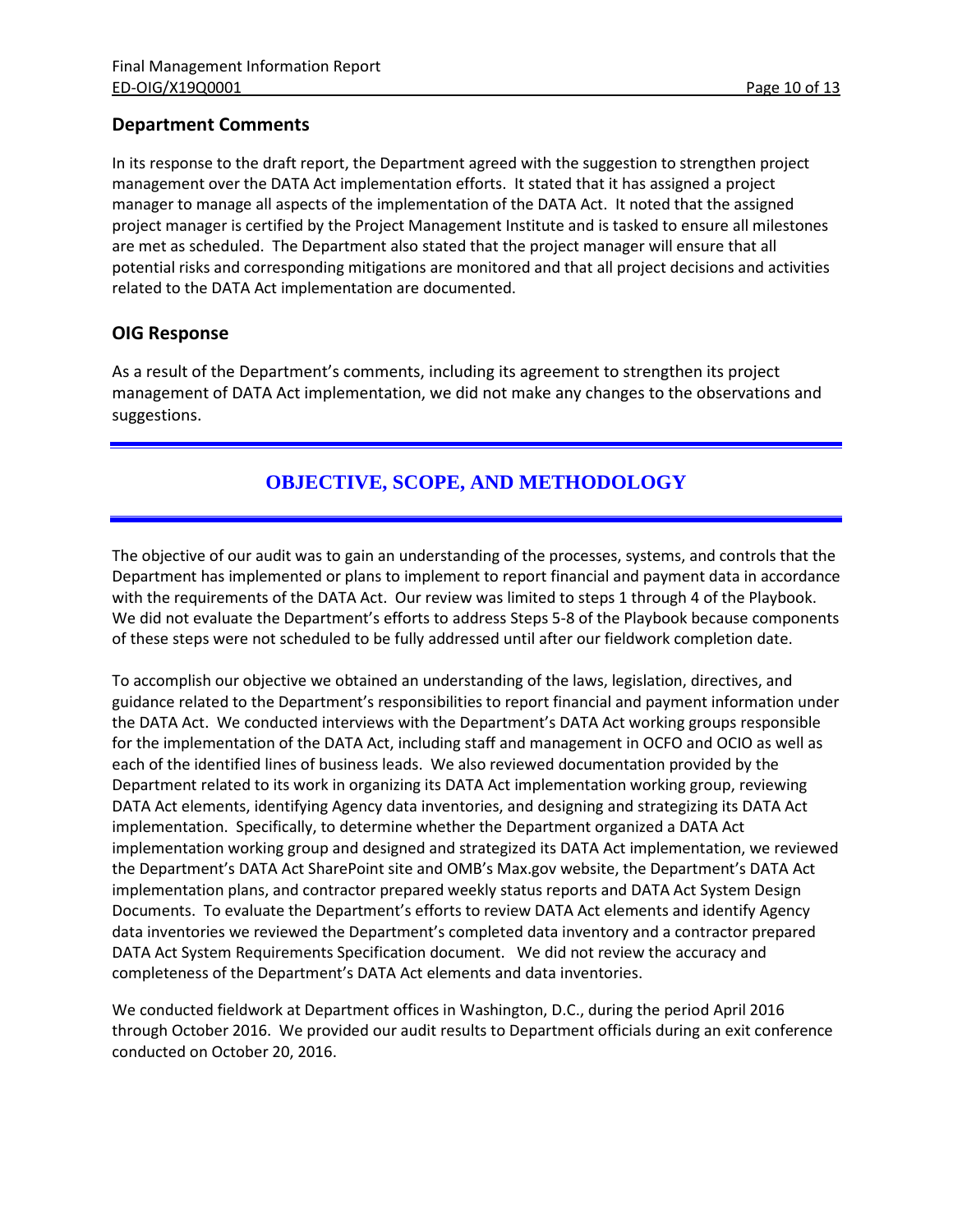We conducted this performance audit in accordance with generally accepted government auditing standards. Those standards require that we plan and perform the audit to obtain sufficient, appropriate evidence to provide a reasonable basis for our findings and conclusions based on our audit objectives. We believe that the evidence obtained provides a reasonable basis for our findings and conclusions based on our audit objective.

## **ADMINISTRATIVE MATTERS**

Statements that managerial practices need improvements, as well as other conclusions and recommendations in this report, represent the opinions of the Office of Inspector General.

In accordance with the Freedom of Information Act (5 U.S.C. § 552), reports issued by the Office of Inspector General are available to members of the press and general public to the extent information contained therein is not subject to exemptions in the Act.

We appreciate the cooperation given us during this review. If you have any questions, please call Michele Weaver-Dugan at (202) 245-6941.

Attachments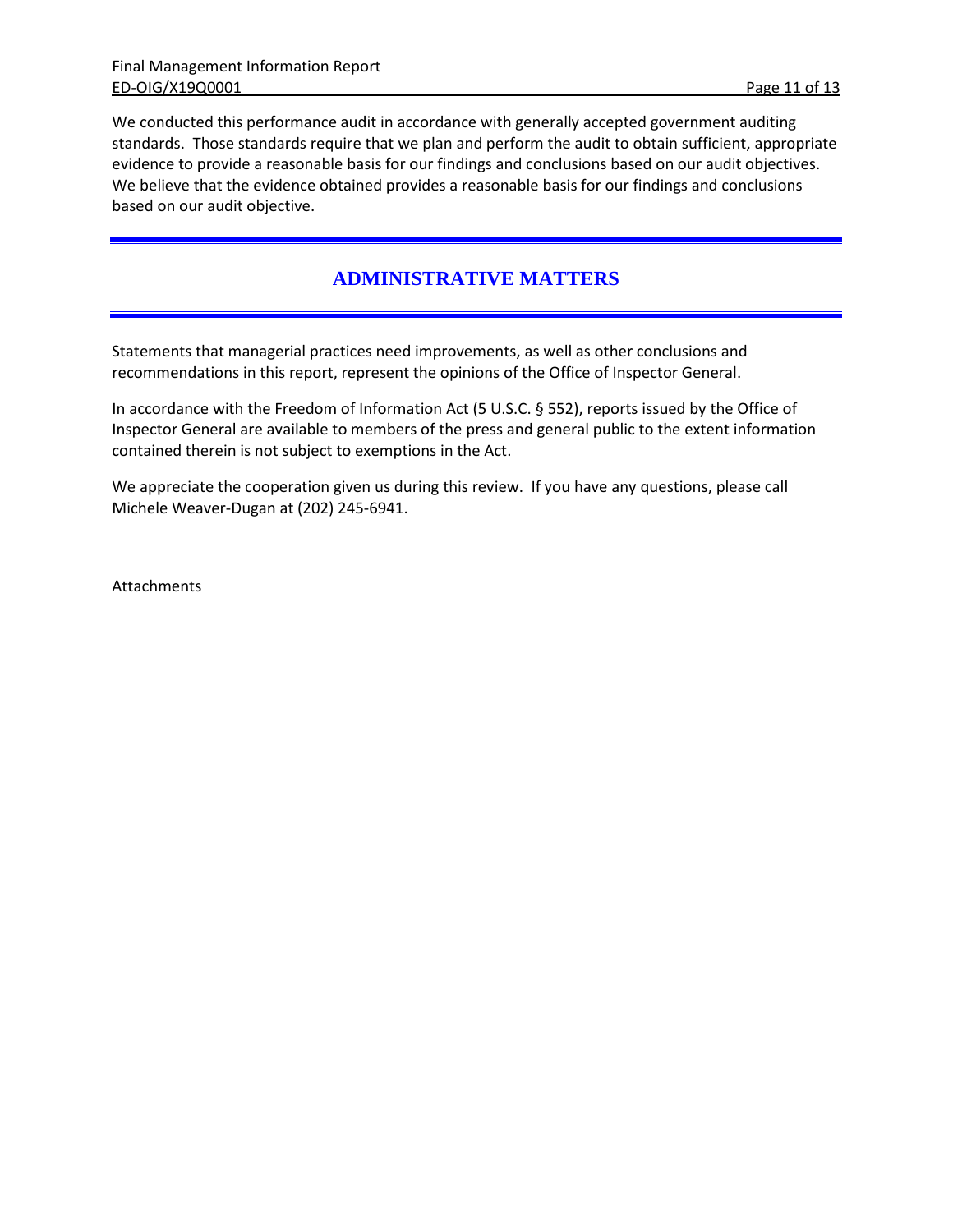#### **Attachment 1**

# **Acronyms/Abbreviations Used in this Report**

| <b>CIGIE</b>               | Council of the Inspectors General on Integrity and Efficiency |  |
|----------------------------|---------------------------------------------------------------|--|
| <b>CIO</b>                 | <b>Chief Information Officer</b>                              |  |
| <b>CPSS</b>                | Contracting and Purchasing Support System                     |  |
| <b>DATA Act</b>            | Digital Accountability and Transparency Act of 2014           |  |
| Department                 | Department of Education                                       |  |
| <b>Implementation Plan</b> | DATA Act of 2014 Implementation Plan                          |  |
| <b>OCFO</b>                | Office of the Chief Financial Officer                         |  |
| <b>OCIO</b>                | Office of the Chief Information Officer                       |  |
| <b>OIG</b>                 | Office of Inspector General                                   |  |
| OMB                        | Office of Management and Budget                               |  |
| Playbook                   | DATA Act Implementation Playbook                              |  |
| <b>PMBOK Guide</b>         | A Guide to the Project Management Body of Knowledge           |  |
| <b>SAO</b>                 | Senior Accountable Official                                   |  |
| <b>SDD</b>                 | <b>System Design Document</b>                                 |  |
| Treasury                   | U.S. Department of the Treasury                               |  |